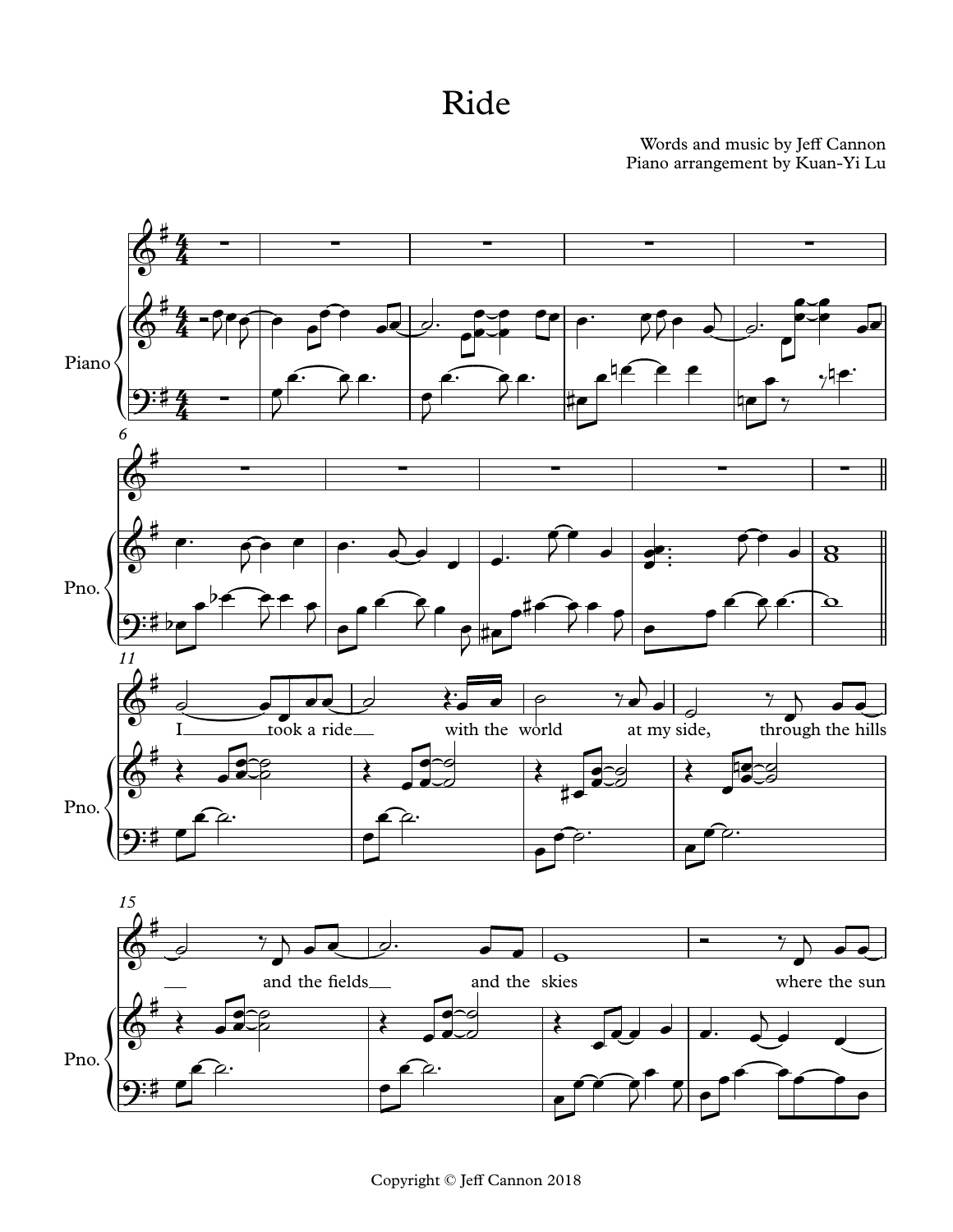



![](_page_1_Figure_2.jpeg)

![](_page_1_Figure_3.jpeg)

 $\overline{2}$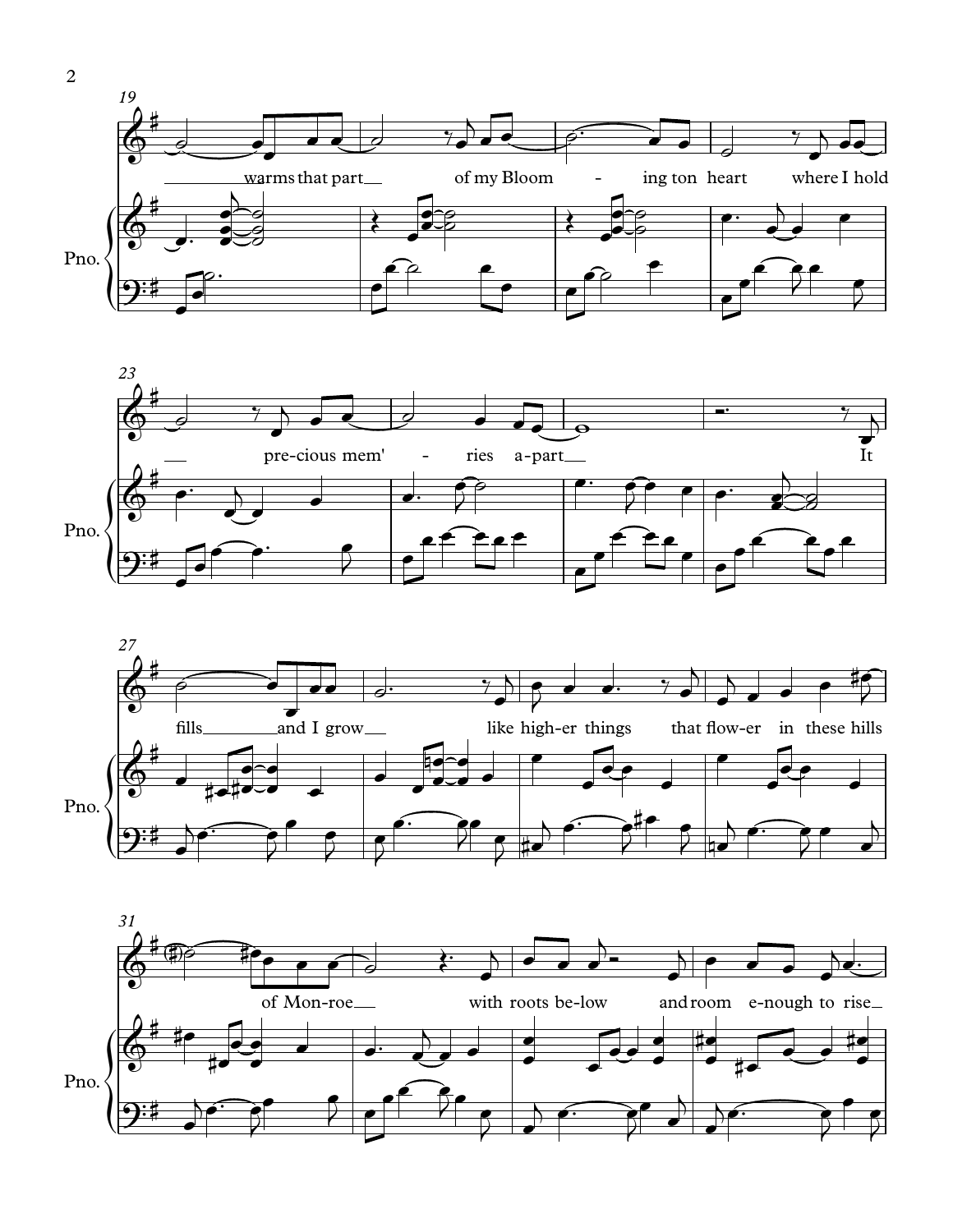![](_page_2_Figure_0.jpeg)

![](_page_2_Figure_1.jpeg)

![](_page_2_Figure_2.jpeg)

![](_page_2_Figure_3.jpeg)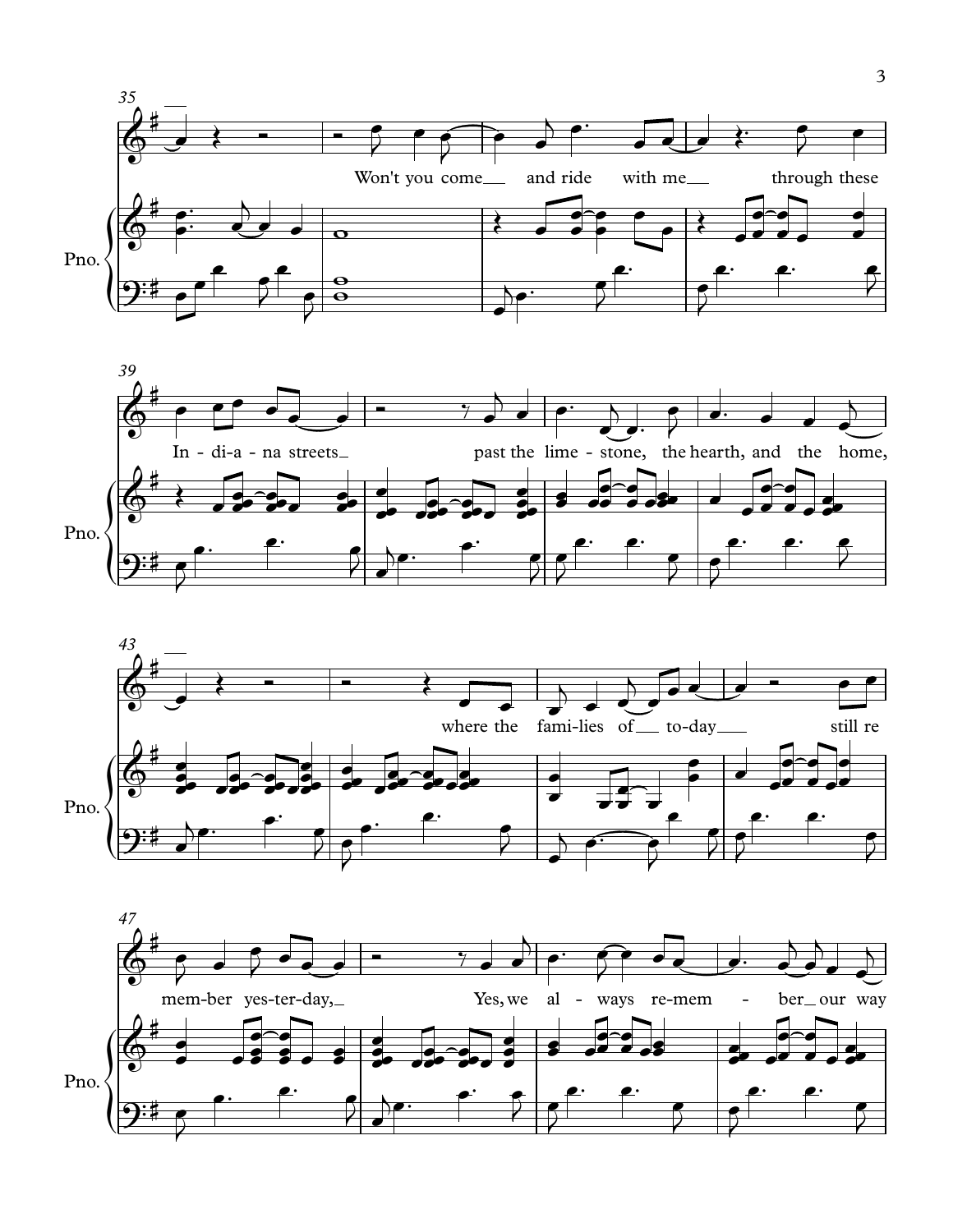![](_page_3_Figure_0.jpeg)

![](_page_3_Figure_1.jpeg)

![](_page_3_Figure_2.jpeg)

![](_page_3_Figure_3.jpeg)

4